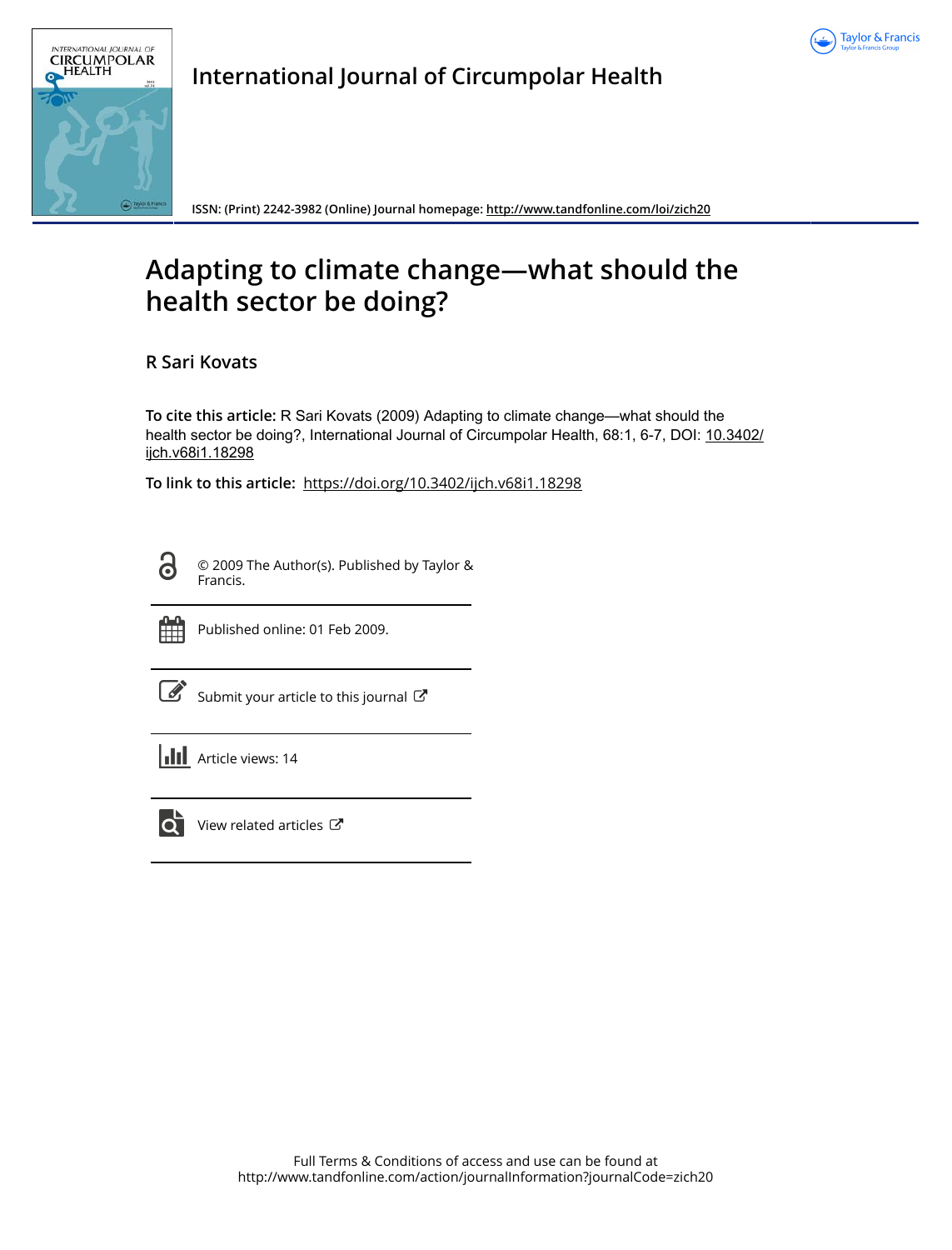## Adapting to climate change - what should the health sector be doing?

The heat wave that occurred in August 2003 in Europe was unprecedented. The huge impact on the health of Europeans caused health policy makers to seriously consider this environmental hazard, in many countries for the first time. As well as driving some changes in public health practice, the event triggered a wealth of research on how heat waves and hot weather affect our health. As an increase in heat waves is one of the most certain impacts of climate change in Europe, the heatware research and practice has also been engaged in the wider climate change debate. Policy is often driven by disasters and it is interesting to speculate what climate change actions would have been undertaken had the heat wave not occurred. The articles in this journal on climate change  $(1, 2)$  are timely, as we are six years on from the European heat wave and climate change is now accepted as a risk to human health.

The EuroHEAT project was a successful collaboration between scientists and public health practitioners to address the health impacts of heat waves following the 2003 event. The paper by Matthias and Menne (1) summarises the key findings and recommendations of the EuroHEAT project. Funded by the European Commission, the project was able to review the most recent scientific evidence (from epidemiology, public health, physiology, building science and meteorology) to inform decisionmaking at the national and local level. The key message to decision makers was that a range of measures need to be put in place to prevent heat wave mortality. Most countries in Western Europe now have heat wave plans, but as yet, there is little preparedness in the northern European countries for increases in hot weather.

As with many environmental health problems, the technology to combat heat wave mortality (space cooling, health surveillance) is available. It was not possible within the EuroHEAT project to undertake formal evaluation of the effectiveness (or cost-effectiveness) of individual heat health response measures. However, several systems are currently being evaluated, such as those in England and Rome and this will further inform policy makers. Many barriers remain to the effective use of heat protection measures, especially those related to our infrastructure such as improvements in building design.

Heat waves are a direct impact of climate change on health. The second paper on climate change in this special issue addresses the wide range of "indirect" pathways through which climate change may effect health. Parkinson and Berner (2) report on a workshop that was held to address health concerns in Arctic populations. Evidence for the early effects of climate change is strongest in Arctic areas where the rate of warming is most rapid. Evidence from local experience needs to be supported by scientific investigation to show that climate